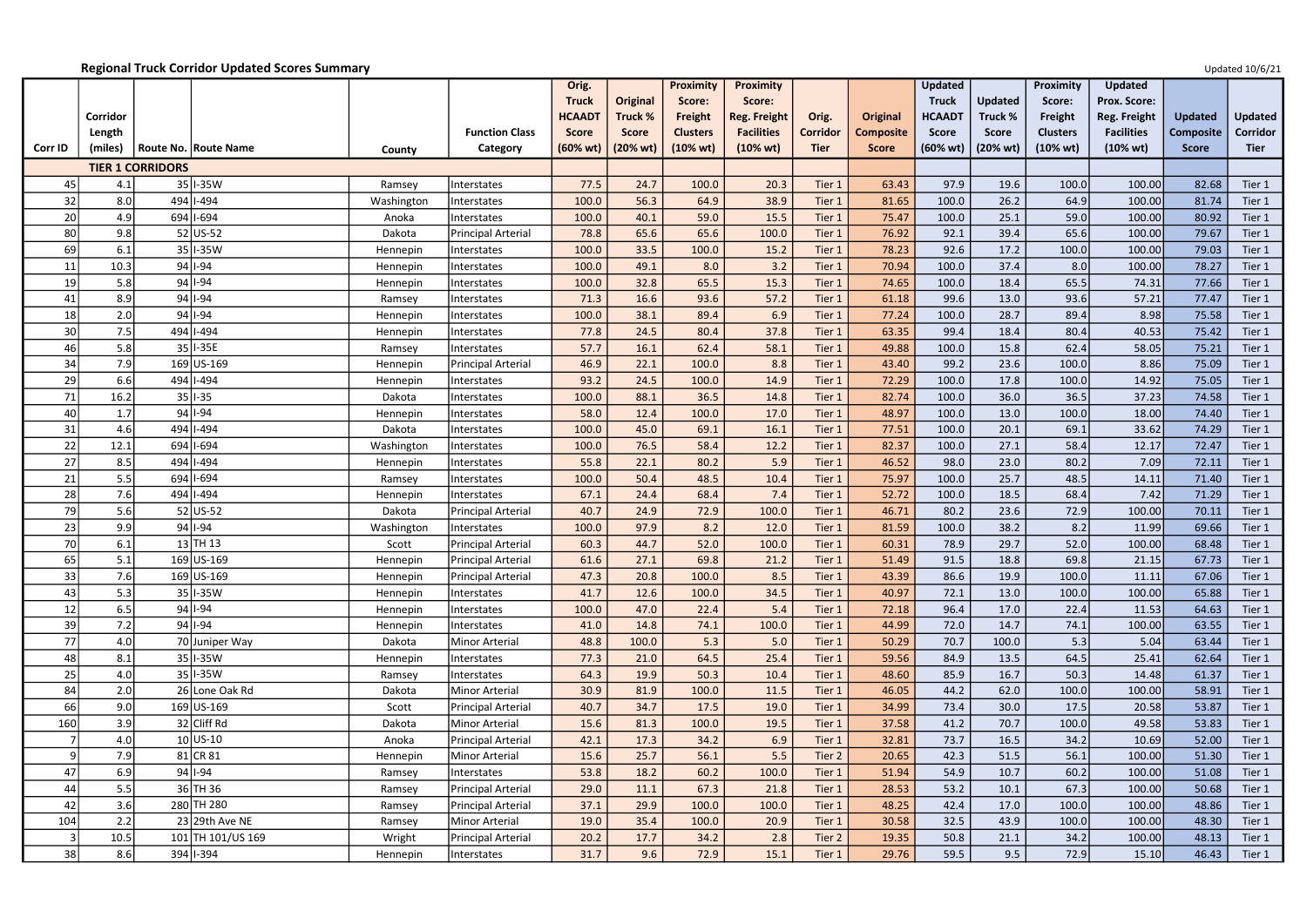|         |          |                             |            |                           | Orig.              |                 | <b>Proximity</b> | <b>Proximity</b>    |                 |                  | <b>Updated</b>     |                | Proximity          | <b>Updated</b>      |                  |                |
|---------|----------|-----------------------------|------------|---------------------------|--------------------|-----------------|------------------|---------------------|-----------------|------------------|--------------------|----------------|--------------------|---------------------|------------------|----------------|
|         |          |                             |            |                           | <b>Truck</b>       | <b>Original</b> | Score:           | Score:              |                 |                  | <b>Truck</b>       | <b>Updated</b> | Score:             | <b>Prox. Score:</b> |                  |                |
|         | Corridor |                             |            |                           | <b>HCAAD1</b>      | Truck %         | Freight          | <b>Reg. Freight</b> | Orig.           | Original         | <b>HCAADT</b>      | Truck %        | Freight            | Reg. Freight        | <b>Updated</b>   | <b>Updated</b> |
|         | Length   |                             |            | <b>Function Class</b>     | <b>Score</b>       | <b>Score</b>    | <b>Clusters</b>  | <b>Facilities</b>   | <b>Corridor</b> | <b>Composite</b> | <b>Score</b>       | <b>Score</b>   | <b>Clusters</b>    | <b>Facilities</b>   | <b>Composite</b> | Corridor       |
| Corr ID | (miles)  | <b>Route No. Route Name</b> | County     | Category                  | $(60% \text{ wt})$ | (20% wt)        | (10% wt)         | $(10% \text{ wt})$  | <b>Tier</b>     | <b>Score</b>     | $(60% \text{ wt})$ | (20% wt)       | $(10% \text{ wt})$ | $(10% \text{ wt})$  | <b>Score</b>     | <b>Tier</b>    |
| 78      | 15.4     | 35 I-35E                    | Dakota     | Interstates               | 34.8               | 17.9            | 65.9             | 10.7                | Tier 1          | 32.15            | 46.0               | 10.8           | 65.9               | 69.74               | 43.33            | Tier 1         |
| 110     | 5.8      | 81 Bottineau Blvd           | Hennepin   | <b>Minor Arterial</b>     | 9.4                | 13.4            | 100.0            | 8.9                 | Tier 2          | 19.18            | 38.3               | 41.2           | 100.0              | 13.88               | 42.61            | Tier 1         |
| 218     | 2.2      | 0 7th Ave/Maxwell Ave       | Washington | <b>Minor Arterial</b>     | 19.5               | 100.0           | 99.0             | 38.8                | Tier 1          | 45.45            | 18.9               | 69.2           | 99.0               | 75.46               | 42.61            | Tier 1         |
| 157     | 1.8      | 0 Lexington Ave S           | Dakota     | <b>Minor Arterial</b>     | 9.6                | 20.9            | 100.0            | 9.7                 | Tier 2          | 20.88            | 25.3               | 34.6           | 100.0              | 100.00              | 42.10            | Tier 1         |
| 83      | 7.4      | 55 TH 55                    | Dakota     | Principal Arterial        | 36.5               | 68.1            | 72.6             | 14.8                | Tier 1          | 44.28            | 36.9               | 30.8           | 72.6               | 60.69               | 41.61            | Tier 1         |
| 35      | 8.0      | 100 TH 100                  | Hennepin   | Principal Arterial        | 28.9               | 12.3            | 22.6             | 18.1                | Tier 1          | 23.87            | 52.0               | 10.9           | 22.6               | 48.67               | 40.53            | Tier 1         |
| 195     | 0.4      | 0 Cretin Ave N              | Ramsey     | <b>Minor Arterial</b>     | 17.9               | 35.4            | 100.0            | 45.7                | Tier 1          | 32.39            | 29.1               | 37.2           | 100.0              | 55.27               | 40.40            | Tier 1         |
| 88      | 5.4      | $61$ US-61                  | Ramsey     | Principal Arterial        | 23.3               | 24.6            | 66.8             | 100.0               | Tier 1          | 35.58            | 31.1               | 18.3           | 66.8               | 100.00              | 38.97            | Tier 1         |
| 89      | 22.6     | 61 US-61/TH 316             | Washingtor | <b>Principal Arterial</b> | 24.1               | 41.6            | 53.3             | 29.8                | Tier 1          | 31.08            | 32.5               | 19.5           | 53.3               | 100.00              | 38.70            | Tier 1         |
| 64      | 9.7      | 212 US-212                  | Hennepin   | Principal Arterial        | 27.4               | 20.2            | 70.8             | 7.4                 | Tier 1          | 28.29            | 45.8               | 15.8           | 70.8               | 7.57                | 38.46            | Tier 1         |
| 81      | 16.7     | 52 US-52                    | Dakota     | <b>Principal Arterial</b> | 46.7               | 67.2            | 18.0             | 24.3                | Tier 1          | 45.69            | 44.8               | 31.2           | 18.0               | 30.27               | 37.93            | Tier 1         |
| 36      | 5.7      | 100 TH 100                  | Hennepin   | Principal Arterial        | 33.1               | 10.1            | 36.4             | 10.8                | Tier 1          | 26.61            | 52.3               | 8.0            | 36.4               | 10.77               | 37.71            | Tier 1         |
| 109     | 2.6      | 130 Elm Creek Blvd N        | Hennepin   | Minor Arterial            | 11.6               | 18.7            | 100.0            | 7.0                 | Tier 2          | 21.36            | 34.1               | 31.0           | 100.0              | 9.31                | 37.60            | Tier 1         |
| 49      | 6.6      | $62$ TH 62/TH 55            | Hennepin   | Principal Arterial        | 25.0               | 11.6            | 46.6             | 47.0                | Tier 1          | 26.65            | 43.0               | 12.0           | 46.6               | 47.04               | 37.55            | Tier 1         |
| 8       | 12.4     | $610$ TH 610                | Hennepin   | <b>Principal Arterial</b> | 20.6               | 12.2            | 63.5             | 7.1                 | Tier 2          | 21.86            | 45.1               | 12.9           | 63.5               | 12.80               | 37.29            | Tier 1         |
| 230     | 22.1     | $169$ US-169                | Scott      | Principal Arterial        | 36.0               | 60.3            | 6.0              | 4.5                 | Tier 1          | 34.72            | 46.7               | 40.8           | 6.0                | 4.54                | 37.20            | Tier 1         |
| 26      | 1.3      | 0 S Diamond Lake Rd         | Hennepin   | Minor Arterial            | 50.1               | 100.0           | 6.5              | 2.9                 | Tier 1          | 50.99            | 23.6               | 59.5           | 6.5                | 100.00              | 36.71            | Tier 1         |
| 159     | 5.2      | 101 Hwy 101                 | Scott      | <b>Minor Arterial</b>     | 8.2                | 16.6            | 14.8             | 11.9                | Tier 3          | 10.89            | 42.2               | 38.1           | 14.8               | 18.54               | 36.28            | Tier 1         |
| 111     | 4.2      | 109 85th Ave N              | Hennepin   | Minor Arterial            | 8.3                | 27.4            | 100.0            | 6.4                 | Tier 2          | 21.12            | 30.5               | 31.6           | 100.0              | 8.76                | 35.48            | Tier 1         |
| 106     | 5.0      | 23 East River Rd            | Hennepin   | Minor Arterial            | 4.7                | 22.1            | 73.0             | 100.0               | Tier 1          | 24.51            | 17.9               | 33.2           | 73.0               | 100.00              | 34.69            | Tier 1         |
| 58      | 8.0      | $62$ TH 62                  | Hennepin   | Principal Arterial        | 21.4               | 10.7            | 90.6             | 17.4                | Tier 1          | 25.75            | 36.0               | 9.7            | 90.6               | 17.40               | 34.33            | Tier 1         |
| 94      | 1.5      | 0E Hennepin Ave             | Hennepin   | <b>Minor Arterial</b>     | 10.9               | 25.9            | 100.0            | 52.1                | Tier 1          | 26.93            | 16.7               | 21.0           | 100.0              | 97.35               | 33.96            | Tier 1         |
| 85      | 10.8     | 32 Cliff Rd                 | Dakota     | Minor Arterial            | 9.9                | 32.8            | 59.4             | 24.2                | Tier 2          | 20.84            | 18.3               | 31.4           | 59.4               | 100.00              | 33.20            | Tier 1         |
| 96      | 6.4      | 47 University Ave NE        | Hennepin   | Minor Arterial            | 5.7                | 12.5            | 78.4             | 100.0               | Tier 1          | 23.74            | 17.8               | 23.1           | 78.4               | 100.00              | 33.16            | Tier 1         |
| 74      | 2.3      | 77 TH 77                    | Hennepin   | Principal Arterial        | 18.7               | 9.9             | 43.1             | 100.0               | Tier 1          | 27.50            | 28.3               | 8.6            | 43.1               | 100.00              | 33.01            | Tier 1         |
| 37      | 2.1      | 100 TH 100                  | Hennepin   | Principal Arterial        | 19.0               | 9.6             | 100.0            | 9.5                 | Tier 1          | 24.29            | 33.3               | 8.6            | 100.0              | 10.17               | 32.72            | Tier 1         |
| 51      | 4.1      | $51$ TH 51                  | Ramsey     | Minor Arterial            | 13.9               | 13.9            | 99.9             | 93.9                | Tier 1          | 30.51            | 17.7               | 10.1           | 99.9               | 94.28               | 32.05            | Tier 1         |
| 199     | 1.2      | 65 TH 65/5th Av             | Hennepin   | Principal Arterial        | 26.9               | 17.1            | 100.0            | 18.2                | Tier 1          | 31.35            | 28.5               | 13.0           | 100.0              | 22.24               | 31.94            | Tier 1         |
| 102     | 3.9      | 88 New Brighton Blvd        | Hennepin   | Minor Arterial            | 16.7               | 46.0            | 100.0            | 26.7                | Tier 1          | 31.89            | 14.2               | 24.0           | 100.0              | 81.91               | 31.53            | Tier 1         |
| 56      | 4.3      | 0 W Pierce Butler Route     | Ramsey     | Minor Arterial            | 14.6               | 59.3            | 82.9             | 100.0               | Tier 1          | 38.91            | 12.5               | 27.1           | 82.9               | 100.00              | 31.19            | Tier 1         |
| 53      | 5.0      | $5$ TH 5                    | Hennepin   | Principal Arterial        | 19.3               | 13.5            | 35.5             | 25.9                | Tier 2          | 20.43            | 34.2               | 13.3           | 35.5               | 40.38               | 30.77            | Tier 1         |
| 158     | 3.5      | 34 Normandale Blvd          | Hennepin   | Minor Arterial            | 10.0               | 20.3            | 83.9             | 28.0                | Tier 2          | 21.27            | 25.2               | 20.9           | 83.9               | 29.65               | 30.62            | Tier 1         |
| 231     | 8.8      | $10$ US-10                  | Anoka      | Principal Arterial        | 34.9               | 15.8            | 17.4             | 6.0                 | Tier 1          | 26.40            | 42.7               | 10.2           | 17.4               | 10.18               | 30.42            | Tier 1         |
| 148     | 1.0      | 27 Stinson Blvd             | Hennepin   | Minor Arterial            | 7.5                | 23.4            | 100.0            | 35.2                | Tier 2          | 22.71            | 11.7               | 22.5           | 100.0              | 86.70               | 30.18            | Tier 1         |
| 112     | 1.4      | $0$ Zachary Ln N            | Hennepin   | Minor Arterial            | 6.5                | 17.6            | 88.5             | 5.4                 | Tier 2          | 16.79            | 23.7               | 31.4           | 88.5               | 6.74                | 30.03            | Tier 1         |
|         | 11.1     | 35 I-35 W                   | Anoka      | Interstates               | 25.1               | 19.6            | 15.8             | 6.8                 | Tier 2          | 21.25            | 39.8               | 18.1           | 15.8               | 8.96                | 29.97            | Tier 1         |
| 55      | 3.4      | 0 Energy Park Dr            | Ramsey     | Minor Arterial            | 22.1               | 90.6            | 100.0            | 100.0               | Tier 1          | 51.37            | 9.1                | 22.3           | 100.0              | 100.00              | 29.90            | Tier 1         |
| 152     | 1.7      | 5 East 7th St/Fort Rd       | Ramsey     | Minor Arterial            | 10.4               | 20.6            | 88.0             | 91.0                | Tier 1          | 28.27            | 13.9               | 16.7           | 88.0               | 90.96               | 29.59            | Tier 1         |
| 155     | 4.7      | 28 Yankee Doodle Rd         | Dakota     | Minor Arterial            | 9.3                | 21.2            | 81.8             | 11.2                | Tier 2          | 19.10            | 15.0               | 16.9           | 81.8               | 86.28               | 29.16            | Tier 1         |
| 17      | 8.8      | 169 US-169                  | Hennepin   | Principal Arterial        | 17.9               | 12.8            | 63.6             | 6.9                 | Tier 2          | 20.36            | 31.9               | 11.6           | 63.6               | 8.84                | 28.72            | Tier 1         |
| 92      | $1.1\,$  | 394 1-394                   | Hennepin   | Interstates               | 10.2               | 11.2            | 100.0            | 18.9                | Tier 2          | 20.25            | 23.8               | 11.9           | 100.0              | 20.12               | 28.66            | Tier 1         |
| 72      | 5.8      | 1 W Old Shakopee Rd         | Hennepin   | <b>Minor Arterial</b>     | 15.2               | 26.7            | 83.9             | 29.5                | Tier 1          | 25.81            | 21.6               | 17.8           | 83.9               | 35.64               | 28.51            | Tier 1         |
| 10      | 4.5      | 101 Brockton Ln N           | Hennepin   | Minor Arterial            | 21.9               | 77.0            | 8.2              | 3.4                 | Tier 1          | 29.71            | 22.8               | 59.0           | 8.2                | 21.81               | 28.44            | Tier 1         |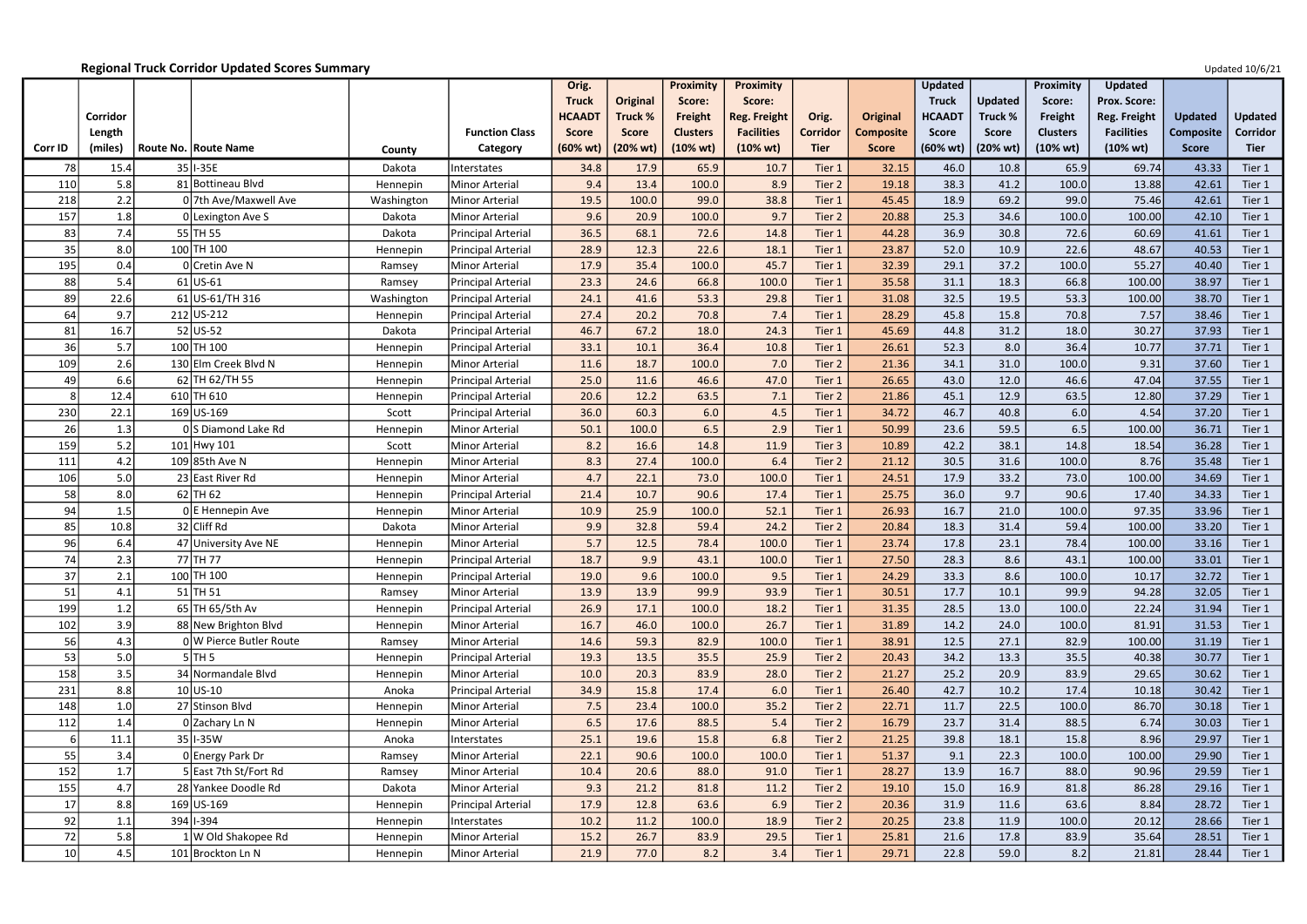|           |                         |                                  |                  |                                      | Orig.                              |                          | Proximity                   | <b>Proximity</b>              |                                |                                  | <b>Updated</b>                     |                          | Proximity                              | <b>Updated</b>                          |                                  |                                |
|-----------|-------------------------|----------------------------------|------------------|--------------------------------------|------------------------------------|--------------------------|-----------------------------|-------------------------------|--------------------------------|----------------------------------|------------------------------------|--------------------------|----------------------------------------|-----------------------------------------|----------------------------------|--------------------------------|
|           |                         |                                  |                  |                                      | <b>Truck</b>                       | <b>Original</b>          | Score:                      | Score:                        |                                |                                  | <b>Truck</b>                       | <b>Updated</b>           | Score:                                 | <b>Prox. Score:</b>                     |                                  |                                |
|           | Corridor                |                                  |                  |                                      | <b>HCAAD1</b>                      | <b>Truck %</b>           | Freight                     | <b>Reg. Freight</b>           | Orig.                          | <b>Original</b>                  | <b>HCAADT</b>                      | Truck %                  | Freight                                | Reg. Freight                            | <b>Updated</b>                   | <b>Updated</b>                 |
| Corr ID   | Length<br>(miles)       | Route No.   Route Name           | County           | <b>Function Class</b><br>Category    | <b>Score</b><br>$(60% \text{ wt})$ | <b>Score</b><br>(20% wt) | <b>Clusters</b><br>(10% wt) | <b>Facilities</b><br>(10% wt) | <b>Corridor</b><br><b>Tier</b> | <b>Composite</b><br><b>Score</b> | <b>Score</b><br>$(60% \text{ wt})$ | <b>Score</b><br>(20% wt) | <b>Clusters</b><br>$(10\% \text{ wt})$ | <b>Facilities</b><br>$(10% \text{ wt})$ | <b>Composite</b><br><b>Score</b> | <b>Corridor</b><br><b>Tier</b> |
| 135       | 1.0                     | 10 Bass Lake Rd                  | Hennepin         | Minor Arterial                       | 7.9                                | 16.5                     | 100.0                       | 9.1                           | Tier 2                         | 18.92                            | 20.3                               | 21.8                     | 100.0                                  | 13.51                                   | 27.90                            | Tier 1                         |
| 13        | 13.3                    | 35 I-35E                         | Anoka            | Interstates                          | 24.2                               | 17.3                     | 54.6                        | 8.0                           | Tier 1                         | 24.27                            | 31.5                               | 12.0                     | 54.6                                   | 8.26                                    | 27.58                            | Tier 1                         |
| 14        | 4.7                     | $65$ TH 65                       | Anoka            | <b>Principal Arterial</b>            | 24.3                               | 24.2                     | 97.1                        | 15.3                          | Tier 1                         | 30.67                            | 19.0                               | 11.2                     | 97.1                                   | 40.06                                   | 27.34                            | Tier 1                         |
| 232       | 22.1                    | 212 US-212                       | Carver           | <b>Principal Arterial</b>            | 23.0                               | 70.4                     | 11.2                        | 4.1                           | Tier 1                         | 29.41                            | 29.8                               | 39.6                     | 11.2                                   | 4.05                                    | 27.32                            | Tier 1                         |
| 87        | 4.9                     | 156 TH 156                       | Dakota           | Minor Arterial                       | 13.8                               | 58.7                     | 83.0                        | 100.0                         | Tier 1                         | 38.31                            | 8.8                                | 18.2                     | 83.0                                   | 100.00                                  | 27.21                            | Tier 1                         |
| 15        | 5.2                     | 47 University Ave                | Anoka            | Minor Arterial                       | 10.0                               | 11.0                     | 80.9                        | 14.9                          | Tier 2                         | 17.74                            | 12.2                               | 7.9                      | 80.9                                   | 100.00                                  | 26.97                            | Tier 1                         |
|           | 5.4                     | $35$  -35                        | Washington       | Interstates                          | 30.7                               | 17.6                     | 3.9                         | 2.8                           | Tier 2                         | 22.59                            | 39.9                               | 11.7                     | 3.9                                    | 3.14                                    | 26.94                            | Tier 1                         |
| 117       | 1.8                     | 0 White Bear Pkwy                | Ramsey           | Minor Arterial                       | 12.6                               | 84.5                     | 21.2                        | 5.2                           | Tier 1                         | 27.08                            | 18.8                               | 63.9                     | 21.2                                   | 5.95                                    | 26.75                            | Tier 1                         |
| 138       | 2.7                     | 152 N Washington Ave             | Hennepin         | Minor Arterial                       | 9.9                                | 59.5                     | 100.0                       | 100.0                         | Tier 1                         | 37.82                            | 7.0                                | 11.0                     | 100.0                                  | 100.00                                  | 26.39                            | Tier 1                         |
| 46.9%     | 603.9                   | <b>Tier 1 Miles</b>              |                  |                                      |                                    |                          |                             |                               |                                |                                  |                                    |                          |                                        |                                         |                                  |                                |
|           | <b>TIER 2 CORRIDORS</b> |                                  |                  |                                      |                                    |                          |                             |                               |                                |                                  |                                    |                          |                                        |                                         |                                  |                                |
| 219       | 1.7                     | 31 Pilot Knob Rd                 | Dakota           | Minor Arterial                       | 4.2                                | 22.0                     | 100.0                       | 14.0                          | Tier 2                         | 18.31                            | 14.1                               | 20.1                     | 100.0                                  | 36.82                                   | 26.15                            | Tier 2                         |
| 183       | 3.9                     | 3 Excelsior Blvd                 | Hennepin         | Minor Arterial                       | 11.3                               | 18.8                     | 100.0                       | 6.7                           | Tier 2                         | 21.21                            | 19.5                               | 17.9                     | 100.0                                  | 6.91                                    | 25.98                            | Tier 2                         |
| 181       | 2.0                     | 6 CR 6                           | Hennepin         | Minor Arterial                       | 5.1                                | 19.2                     | 100.0                       | 6.0                           | Tier 2                         | 17.53                            | 17.5                               | 23.8                     | 100.0                                  | 7.08                                    | 25.96                            | Tier 2                         |
| 105       | 1.9                     | $0$ Old Hwy 8                    | Ramsey           | Minor Arterial                       | 7.2                                | 21.0                     | 100.0                       | 15.7                          | Tier 2                         | 20.09                            | 11.8                               | 22.7                     | 100.0                                  | 42.74                                   | 25.88                            | Tier 2                         |
| 189       | 8.3                     | 37 Shepard Rd/Warner Rd          | Ramsey           | Principal Arterial                   | 4.1                                | 10.2                     | 67.5                        | 100.0                         | Tier 2                         | 21.26                            | 10.8                               | 12.2                     | 67.5                                   | 100.00                                  | 25.66                            | Tier 2                         |
| 59        | 9.1                     | 55 TH 55                         | Hennepin         | Principal Arterial                   | 9.9                                | 11.7                     | 85.5                        | 18.8                          | Tier 2                         | 18.68                            | 21.0                               | 13.2                     | 85.5                                   | 18.75                                   | 25.63                            | Tier 2                         |
| 73        | 9.7                     | $13$ TH 13                       | Dakota           | Minor Arterial                       | 13.7                               | 25.9                     | 77.5                        | 14.9                          | Tier 2                         | 22.63                            | 18.7                               | 16.8                     | 77.5                                   | 31.87                                   | 25.51                            | Tier 2                         |
| 16        | 4.2                     | 252 TH 252                       | Hennepin         | Principal Arterial                   | 11.2                               | 7.0                      | 34.6                        | 15.0                          | Tier 3                         | 13.07                            | 20.5                               | 6.8                      | 34.6                                   | 84.00                                   | 25.49                            | Tier 2                         |
| 137       | 1.8                     | 152 Brooklyn Blvd                | Hennepin         | Minor Arterial                       | 5.4                                | 14.5                     | 18.9                        | 22.5                          | Tier 3                         | 10.28                            | 17.1                               | 16.1                     | 18.9                                   | 100.00                                  | 25.37                            | Tier 2                         |
| 50        | 5.5                     | 55 TH 55                         | Hennepin         | <b>Principal Arterial</b>            | 12.9                               | 15.9                     | 64.0                        | 23.3                          | Tier 2                         | 19.65                            | 21.3                               | 12.4                     | 64.0                                   | 31.88                                   | 24.82                            | Tier 2                         |
| 194       | 1.9                     | 0 University Ave W               | Ramsey           | Minor Arterial                       | 12.2                               | 24.1                     | 100.0                       | 55.3                          | Tier 1                         | 27.66                            | 10.5                               | 14.3                     | 100.0                                  | 56.39                                   | 24.81                            | Tier 2                         |
| 200       | 1.5                     | 46 Cleveland Ave                 | Ramsey           | Minor Arterial                       | 16.4                               | 83.1                     | 100.0                       | 16.7                          | Tier 1                         | 38.14                            | $5.2$                              | 11.1                     | 100.0                                  | 93.38                                   | 24.65                            | Tier 2                         |
| 107       | 1.9                     | 0 County Rd B2 W                 | Ramsey           | Minor Arterial                       | 8.6                                | 60.1                     | 100.0                       | 20.7                          | Tier 1                         | 29.21                            | 4.1                                | 8.4                      | 100.0                                  | 100.00                                  | 24.15                            | Tier 2                         |
| 93        | 3.8                     | 0 Broadway St NE                 | Hennepin         | Minor Arterial                       | 11.1                               | 26.1                     | 100.0                       | 33.2                          | Tier 1                         | 25.22                            | 10.8                               | 13.8                     | 100.0                                  | 49.16                                   | 24.13                            | Tier 2                         |
| 139       | 0.8                     | 0 Lyndale Ave N                  | Hennepin         | Minor Arterial                       | 11.5                               | 100.0                    | 30.9                        | 43.6                          | Tier 1                         | 34.35                            | 11.6                               | 25.3                     | 30.9                                   | 90.28                                   | 24.10                            | Tier 2                         |
| 182       | 1.9                     | 61 Xenium Ln N<br>55 TH 55       | Hennepin         | Minor Arterial                       | 5.9                                | 20.4                     | 100.0                       | 6.0<br>100.0                  | Tier 2<br>Tier 1               | 18.25                            | 14.2<br>9.1                        | 22.5                     | 100.0                                  | 7.07                                    | 23.75                            | Tier 2                         |
| 86<br>150 | 9.5<br>3.4              | $5$ 7th St W                     | Dakota<br>Ramsey | Principal Arterial<br>Minor Arterial | 14.5<br>3.9                        | 35.1<br>10.7             | 55.5<br>67.4                | 66.9                          | Tier 2                         | 31.24<br>17.90                   | 10.1                               | 13.4<br>16.3             | 55.5<br>67.4                           | 100.00<br>75.41                         | 23.67<br>23.59                   | Tier 2<br>Tier 2               |
| 186       | 2.8                     | $62$ TH 62                       | Hennepin         | Principal Arterial                   | 10.1                               | 9.5                      | 100.0                       | 6.6                           | Tier 2                         | 18.61                            | 18.0                               | 10.4                     | 100.0                                  | 6.63                                    | 23.53                            | Tier 2                         |
| 98        | 2.3                     | $10$ US-10                       | Ramsey           | Minor Arterial                       | 33.7                               | 23.6                     | 32.0                        | 8.8                           | Tier 1                         | 28.99                            | 27.5                               | 11.8                     | 32.0                                   | 13.88                                   | 23.44                            | Tier 2                         |
| 97        | 6.4                     | 65 Central Ave NE                | Hennepin         | Minor Arterial                       | 5.7                                | 11.2                     | 74.0                        | 86.4                          | Tier 2                         | 21.67                            | 8.9                                | 10.0                     | 74.0                                   | 86.36                                   | 23.39                            | Tier 2                         |
|           | 15.5                    | $10$ US-10                       | Sherburne        | Principal Arterial                   | 15.7                               | 15.7                     | 56.2                        | 3.6                           | Tier 2                         | 18.51                            | 23.0                               | 13.3                     | 56.2                                   | 12.74                                   | 23.36                            | Tier 2                         |
| 261       | 0.7                     | $19A$ CR 19A                     | Washington       | Minor Arterial                       | <b>NEW</b>                         | <b>NEW</b>               | <b>NEW</b>                  | <b>NEW</b>                    | <b>NEW</b>                     | 1.00                             | $6.2$                              | 45.0                     | 4.9                                    | 100.00                                  | 23.18                            | Tier 2                         |
| 162       | 10.0                    | 23 Cedar Ave                     | Dakota           | Minor Arterial                       | 7.6                                | 21.4                     | 9.4                         | 6.3                           | Tier 3                         | 10.39                            | 27.2                               | 24.9                     | 9.4                                    | 8.52                                    | 23.10                            | Tier 2                         |
| 130       | 1.0                     | 19 County Rd D W                 | Ramsey           | Minor Arterial                       | 7.2                                | 13.6                     | 100.0                       | 17.7                          | Tier 2                         | 18.82                            | 10.0                               | 13.4                     | 100.0                                  | 42.81                                   | 22.96                            | Tier 2                         |
| 95        | 1.9                     | $61$ US-61                       | Ramsey           | Minor Arterial                       | 9.3                                | 9.5                      | 75.1                        | 10.7                          | Tier 2                         | 16.07                            | 19.5                               | 13.5                     | 75.1                                   | 10.68                                   | 22.95                            | Tier 2                         |
| 131       | 1.8                     | 0 Main St NE                     | Anoka            | Minor Arterial                       | 13.3                               | 100.0                    | 21.5                        | 22.9                          | Tier 1                         | 32.40                            | 8.2                                | 27.8                     | 21.5                                   | 100.00                                  | 22.60                            | Tier 2                         |
| 190       | 1.4                     | 0 University Ave E, Lafayette Rd | Ramsey           | Minor Arterial                       | 5.6                                | 12.3                     | 100.0                       | 78.7                          | Tier 1                         | 23.70                            | 4.8                                | 7.0                      | 100.0                                  | 78.70                                   | 22.15                            | Tier 2                         |
| 140       | 1.6                     | 94   I-94 On-Ramp                | Hennepin         | Minor Arterial                       | 6.4                                | 12.9                     | 100.0                       | 29.8                          | Tier 2                         | 19.43                            | 11.2                               | 12.3                     | 100.0                                  | 29.78                                   | 22.14                            | Tier 2                         |
| 205       | 2.5                     | $0$ Lyndale Ave S                | Hennepin         | Minor Arterial                       | 2.8                                | 6.7                      | 100.0                       | 17.5                          | Tier 3                         | 14.79                            | 12.4                               | 14.2                     | 100.0                                  | 17.49                                   | 22.01                            | Tier 2                         |
|           | 19.4                    | 65 TH 65                         | Anoka            | Principal Arterial                   | 12.6                               | 13.5                     | 18.1                        | 6.3                           | Tier 3                         | 12.68                            | 26.7                               | 15.2                     | 18.1                                   | 10.79                                   | 21.98                            | Tier 2                         |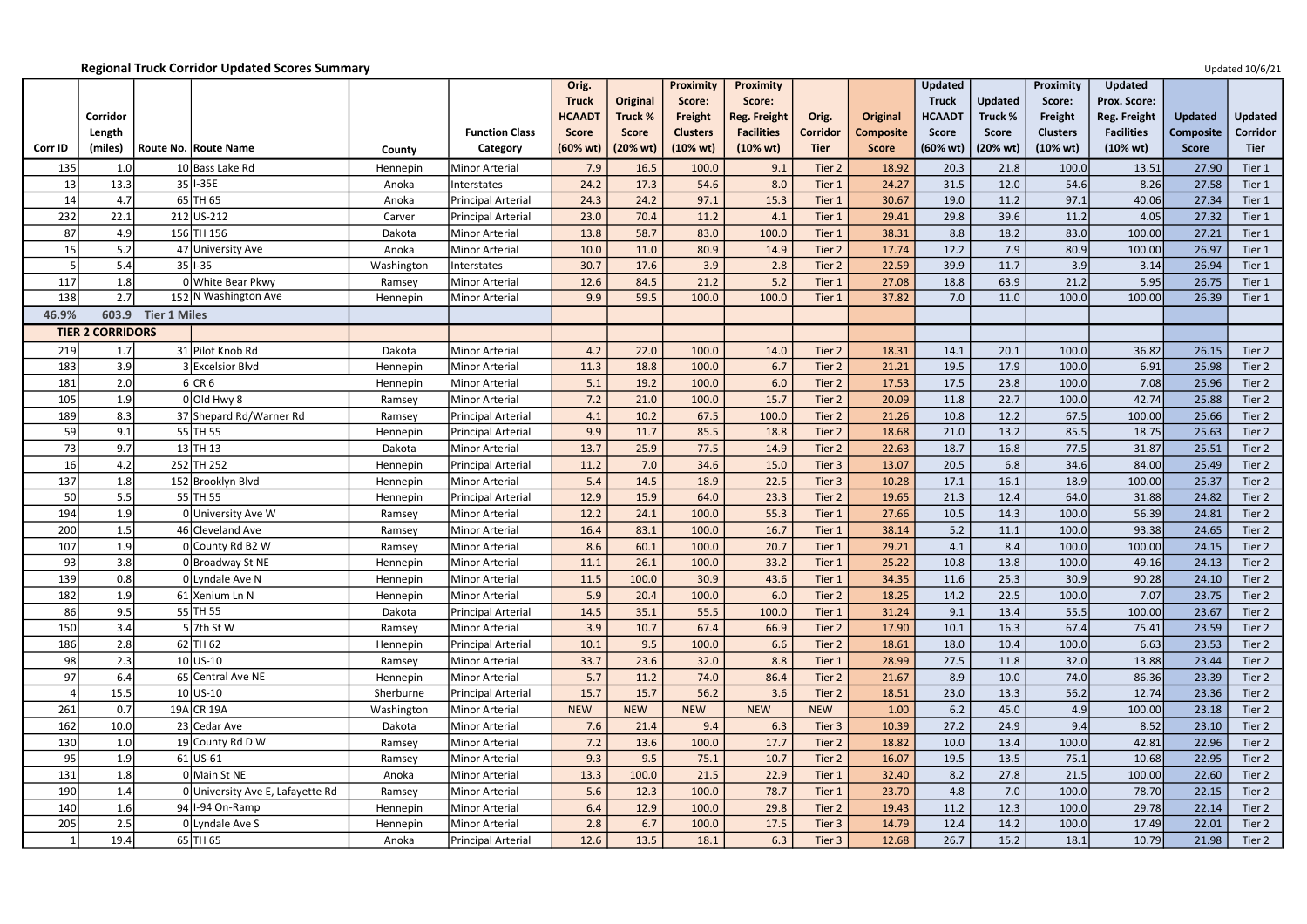|                |          |                                   |            |                       | Orig.         |                 | Proximity       | <b>Proximity</b>    |                 |                  | <b>Updated</b>     |                | Proximity          | <b>Updated</b>      |                  |                |
|----------------|----------|-----------------------------------|------------|-----------------------|---------------|-----------------|-----------------|---------------------|-----------------|------------------|--------------------|----------------|--------------------|---------------------|------------------|----------------|
|                |          |                                   |            |                       | <b>Truck</b>  | <b>Original</b> | Score:          | Score:              |                 |                  | <b>Truck</b>       | <b>Updated</b> | Score:             | <b>Prox. Score:</b> |                  |                |
|                | Corridor |                                   |            |                       | <b>HCAAD1</b> | Truck %         | Freight         | <b>Reg. Freight</b> | Orig.           | Original         | <b>HCAADT</b>      | Truck %        | Freight            | Reg. Freight        | <b>Updated</b>   | <b>Updated</b> |
|                | Length   |                                   |            | <b>Function Class</b> | <b>Score</b>  | <b>Score</b>    | <b>Clusters</b> | <b>Facilities</b>   | <b>Corridor</b> | <b>Composite</b> | <b>Score</b>       | <b>Score</b>   | <b>Clusters</b>    | <b>Facilities</b>   | <b>Composite</b> | Corridor       |
| <b>Corr ID</b> | (miles)  | Route No. Route Name              | County     | Category              | (60% wt)      | (20% wt)        | (10% wt)        | (10% wt)            | <b>Tier</b>     | <b>Score</b>     | $(60% \text{ wt})$ | (20% wt)       | $(10% \text{ wt})$ | $(10% \text{ wt})$  | <b>Score</b>     | <b>Tier</b>    |
| 235            | 1.3      | 0 Northdale Blvd                  | Anoka      | Minor Arterial        | 5.5           | 14.4            | 9.8             | 4.6                 | Tier 3          | 7.62             | 24.6               | 27.2           | 9.8                | 6.48                | 21.80            | Tier 2         |
| 91             | 8.9      | 36 TH 36                          | Washington | Principal Arterial    | 10.3          | 11.8            | 10.2            | 6.4                 | Tier 3          | 10.21            | 28.3               | 14.4           | 10.2               | 6.36                | 21.48            | Tier 2         |
| 61             | 16.5     | $12$ US-12                        | Hennepin   | Principal Arterial    | 17.5          | 27.7            | 46.4            | 5.2                 | Tier 2          | 21.19            | 21.0               | 17.5           | 46.4               | 5.71                | 21.33            | Tier 2         |
| 221            | 1.3      | 0 Canterbury Rd S                 | Scott      | Minor Arterial        | 17.0          | 57.1            | 11.5            | 8.9                 | Tier 1          | 23.68            | 18.1               | 42.0           | 11.5               | 8.91                | 21.33            | Tier 2         |
| 151            | 5.7      | 952AS Robert St                   | Dakota     | Minor Arterial        | 4.5           | 9.6             | 69.2            | 100.0               | Tier 2          | 21.55            | 4.7                | 6.6            | 69.2               | 100.00              | 21.07            | Tier 2         |
| 128            | 1.5      | 9 County Rd H                     | Ramsey     | Minor Arterial        | 12.6          | 65.6            | 52.0            | 9.2                 | Tier 1          | 26.80            | 10.3               | 38.5           | 52.0               | 16.35               | 20.72            | Tier 2         |
| 141            | 3.3      | 0 Hennepin Ave/Dunwoody Blvd.     | Hennepin   | Minor Arterial        | 3.6           | 8.0             | 100.0           | 24.5                | Tier 2          | 16.17            | 5.6                | 6.4            | 100.0              | 58.07               | 20.45            | Tier 2         |
| 75             | 9.5      | 77 TH 77                          | Dakota     | Principal Arterial    | 14.7          | 7.7             | 28.8            | 35.4                | Tier 2          | 16.80            | 21.3               | $5.2$          | 28.8               | 35.43               | 20.23            | Tier 2         |
| 67             | 8.2      | $5$ TH 5                          | Carver     | Minor Arterial        | 9.3           | 10.4            | 71.4            | 6.2                 | Tier 2          | 15.42            | 17.1               | 10.0           | 71.4               | 6.59                | 20.08            | Tier 2         |
| 126            | 2.0      | 0 Labore Rd                       | Ramsey     | <b>Minor Arterial</b> | 4.4           | 31.3            | 100.0           | 7.5                 | Tier 2          | 19.67            | 8.7                | 19.4           | 100.0              | 8.34                | 19.96            | Tier 2         |
| 167            | 9.2      | 46 160th St W                     | Dakota     | Minor Arterial        | 6.0           | 12.1            | 14.2            | 13.0                | Tier 3          | 8.76             | 20.0               | 24.2           | 14.2               | 15.14               | 19.75            | Tier 2         |
| 172            | 1.8      | 0 Jamaica Ave S, 100th St S       | Washington | Minor Arterial        | 6.1           | 59.8            | 12.8            | 10.3                | Tier 2          | 17.93            | 9.4                | 24.5           | 12.8               | 77.49               | 19.59            | Tier 2         |
| 156            | 2.9      | 149 Dodd Rd                       | Dakota     | Minor Arterial        | 8.7           | 20.2            | 66.1            | 13.3                | Tier 2          | 17.22            | 8.3                | 10.8           | 66.1               | 57.31               | 19.50            | Tier 2         |
| 114            | 3.5      | 241 TH 241                        | Wright     | Minor Arterial        | 11.0          | 22.5            | 7.5             | 2.4                 | Tier 3          | 12.09            | 22.0               | 22.3           | 7.5                | 10.27               | 19.45            | Tier 2         |
| 24             | 6.0      | 10 Mounds View Blvd               | Anoka      | Minor Arterial        | 9.2           | 15.9            | 67.5            | 8.5                 | Tier 2          | 16.31            | 14.4               | 13.0           | 67.5               | 13.24               | 19.32            | Tier 2         |
| 229            | 1.1      | 0 Johnson St NE                   | Hennepin   | Minor Arterial        | 6.6           | 40.5            | 100.0           | 31.0                | Tier 1          | 25.18            | 3.0                | 8.3            | 100.0              | 57.63               | 19.20            | Tier 2         |
| 204            | 4.0      | 0 American Blvd E                 | Hennepin   | Minor Arterial        | 5.6           | 15.9            | 92.1            | 25.8                | Tier 2          | 18.30            | 8.3                | 8.5            | 92.1               | 32.35               | 19.10            | Tier 2         |
| 60             | 15.1     | 55 TH 55                          | Hennepin   | Principal Arterial    | 8.8           | 14.1            | 54.0            | 5.7                 | Tier 3          | 14.09            | 16.6               | 14.7           | 54.0               | 6.70                | 18.94            | Tier 2         |
| 90             | 3.6      | $51$ TH 51                        | Ramsey     | Minor Arterial        | 11.4          | 22.4            | 59.1            | 34.8                | Tier 2          | 20.73            | 10.9               | 14.3           | 59.1               | 34.80               | 18.78            | Tier 2         |
| 82             | 13.2     | 47 Northfield Blvd                | Dakota     | Minor Arterial        | 20.0          | 100.0           | 4.1             | 4.9                 | Tier 1          | 32.89            | 12.7               | 50.5           | 4.1                | 4.89                | 18.59            | Tier 2         |
| 213            | 1.6      | $30 93rd$ Ave N                   | Hennepin   | Minor Arterial        | 3.2           | 21.4            | 92.6            | 6.1                 | Tier 2          | 16.08            | 7.7                | 18.7           | 92.6               | 9.19                | 18.54            | Tier 2         |
| 132            | 0.8      | $2$ 44th Ave NE                   | Anoka      | Minor Arterial        | 5.1           | 38.7            | 26.2            | 29.7                | Tier 2          | 16.41            | 4.8                | 14.9           | 26.2               | 100.00              | 18.47            | Tier 2         |
| 191            | 2.2      | 0 W Kellogg Blvd                  | Ramsey     | Minor Arterial        | 5.5           | 15.1            | 61.6            | 34.0                | Tier 2          | 15.89            | 5.9                | 6.6            | 61.6               | 73.56               | 18.35            | Tier 2         |
| 233            | 1.9      | 0 Flying Cloud Dr, Valley View Rd | Hennepin   | Minor Arterial        | 3.4           | 5.2             | 100.0           | 8.2                 | Tier 3          | 13.87            | 9.3                | 9.3            | 100.0              | 8.25                | 18.28            | Tier 2         |
| 196            | 0.6      | 0 Cedar Ave                       | Hennepin   | Minor Arterial        | 4.9           | 10.7            | 100.0           | 27.5                | Tier 2          | 17.83            | 5.4                | 7.7            | 100.0              | 33.96               | 18.15            | Tier 2         |
| 62             | 5.4      | $7$ TH $7$                        | Hennepin   | Principal Arterial    | 7.5           | 8.3             | 73.8            | 7.8                 | Tier 3          | 14.33            | 13.8               | 8.3            | 73.8               | 7.83                | 18.11            | Tier 2         |
| 100            | 2.6      | 32 County Rd J                    | Ramsey     | Minor Arterial        | 9.7           | 24.9            | 26.3            | 6.6                 | Tier 3          | 14.06            | 16.8               | 21.7           | 26.3               | 10.93               | 18.11            | Tier 2         |
| 103            | 3.7      | $51$ TH 51                        | Ramsey     | Minor Arterial        | 5.8           | 6.4             | 82.5            | 17.4                | Tier 3          | 14.77            | 8.9                | 5.5            | 82.5               | 32.51               | 17.93            | Tier 2         |
| 108            | 2.0      | 0 County Rd D W, Fairview Ave N   | Ramsey     | Minor Arterial        | 7.0           | 27.0            | 100.0           | 15.1                | Tier 2          | 21.11            | 3.1                | 6.1            | 100.0              | 47.76               | 17.83            | Tier 2         |
| 144            | 1.8      | 0 Hennepin Ave S                  | Hennepin   | Minor Arterial        | 7.6           | 9.1             | 88.6            | 13.8                | Tier 2          | 16.64            | 9.1                | 9.1            | 88.6               | 15.28               | 17.69            | Tier 2         |
| 154            | 3.3      | 149 Dodd Rd                       | Dakota     | Minor Arterial        | 10.2          | 22.7            | 74.5            | 14.7                | Tier 2          | 19.61            | 4.9                | 8.1            | 74.5               | 54.99               | 17.49            | Tier 2         |
| 134            | 1.5      | 156 Winnetka Ave N                | Hennepin   | Minor Arterial        | 10.8          | 34.9            | 100.0           | 10.0                | Tier 1          | 24.46            | $6.2$              | 11.1           | 100.0              | 14.24               | 17.37            | Tier 2         |
| 212            | 1.6      | $0$  42nd Ave N                   | Hennepin   | Minor Arterial        | 11.3          | 100.0           | 46.2            | 73.2                | Tier 1          | 38.73            | 4.0                | 12.3           | 46.2               | 77.12               | 17.21            | Tier 2         |
| 163            | 4.0      | 50 212th St W                     | Dakota     | Minor Arterial        | 10.1          | 35.4            | 5.1             | 4.8                 | Tier 3          | 14.15            | 18.6               | 24.8           | 5.1                | 5.19                | 17.15            | Tier 2         |
| 136            | 1.0      | 0 Boone Ave N                     | Hennepin   | Minor Arterial        | 6.9           | 27.9            | 100.0           | 7.1                 | Tier 2          | 20.40            | 5.7                | 12.2           | 100.0              | 10.16               | 16.88            | Tier 2         |
| 203            | 2.0      | 0 Shady Oak Rd                    | Hennepin   | Minor Arterial        | 9.4           | 96.1            | 100.0           | 8.3                 | Tier 1          | 35.71            | 4.7                | 15.5           | 100.0              | 8.33                | 16.76            | Tier 2         |
| 185            | 1.1      | 5 Franklin Ave                    | Hennepin   | Minor Arterial        | 2.8           | 18.1            | 100.0           | 13.6                | Tier 2          | 16.64            | 5.8                | 7.0            | 100.0              | 18.24               | 16.68            | Tier 2         |
| 214            | 3.2      | 18 Lyman Blvd                     | Carver     | Minor Arterial        | 4.8           | 29.0            | 88.3            | 5.1                 | Tier 2          | 18.03            | 6.4                | 17.1           | 88.3               | 5.09                | 16.62            | Tier 2         |
| 57             | 6.6      | $36$ TH 36                        | Ramsey     | Principal Arterial    | 13.8          | 10.7            | 24.6            | 11.4                | Tier 3          | 14.02            | 18.5               | 7.1            | 24.6               | 11.96               | 16.14            | Tier 2         |
| 76             | 12.4     | 42 CR 42 E (150th St)             | Dakota     | Principal Arterial    | 11.4          | 21.8            | 24.2            | 24.9                | Tier 2          | 16.14            | 14.0               | 12.1           | 24.2               | 28.81               | 16.10            | Tier 2         |
| 115            | 2.9      | 52 Radisson Rd NE                 | Anoka      | Minor Arterial        | 3.0           | 5.5             | 15.0            | 5.3                 | Tier 3          | 4.90             | 17.3               | 16.7           | 15.0               | 7.83                | 15.98            | Tier 2         |
| 173            | 2.0      | 0 E Point Douglas Rd              | Washington | Minor Arterial        | 6.3           | 56.0            | 20.7            | 9.5                 | Tier 2          | 18.01            | 2.8                | 10.9           | 20.7               | 100.00              | 15.91            | Tier 2         |
| 180            | 5.0      | 42 CR 42 W (Egan Dr)              | Dakota     | Principal Arterial    | 7.8           | 8.3             | 17.4            | 19.8                | Tier 3          | 10.07            | 17.0               | 9.3            | 17.4               | 19.80               | 15.76            | Tier 2         |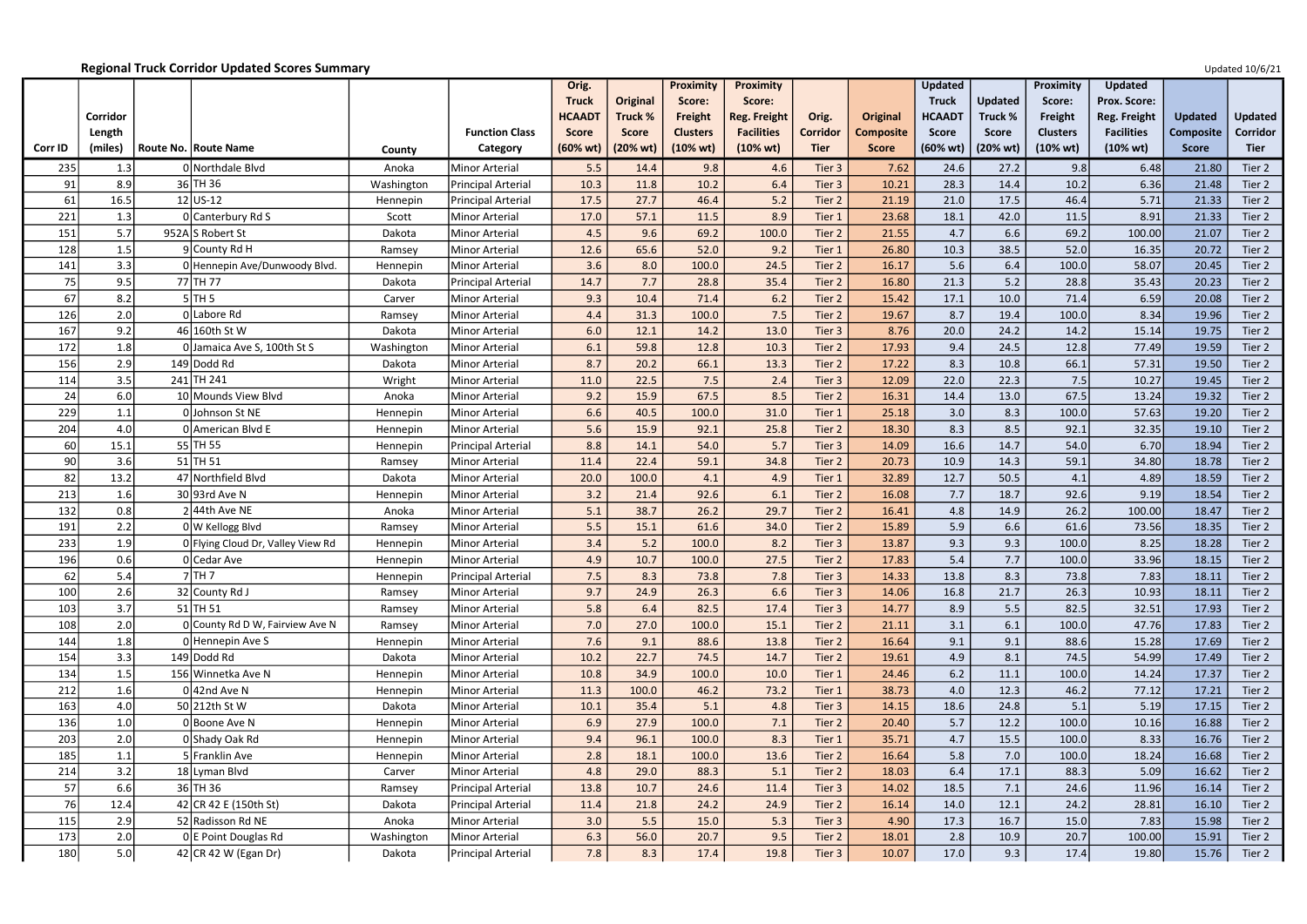|         |                         |                                |            |                       | Orig.              |                 | <b>Proximity</b> | <b>Proximity</b>    |                 |                  | <b>Updated</b>     |                | Proximity          | <b>Updated</b>      |                  |                |
|---------|-------------------------|--------------------------------|------------|-----------------------|--------------------|-----------------|------------------|---------------------|-----------------|------------------|--------------------|----------------|--------------------|---------------------|------------------|----------------|
|         |                         |                                |            |                       | <b>Truck</b>       | <b>Original</b> | Score:           | Score:              |                 |                  | <b>Truck</b>       | <b>Updated</b> | Score:             | <b>Prox. Score:</b> |                  |                |
|         | Corridor                |                                |            |                       | <b>HCAAD1</b>      | Truck %         | Freight          | <b>Reg. Freight</b> | Orig.           | Original         | <b>HCAADT</b>      | Truck %        | Freight            | Reg. Freight        | <b>Updated</b>   | <b>Updated</b> |
|         | Length                  |                                |            | <b>Function Class</b> | <b>Score</b>       | <b>Score</b>    | <b>Clusters</b>  | <b>Facilities</b>   | <b>Corridor</b> | <b>Composite</b> | <b>Score</b>       | <b>Score</b>   | <b>Clusters</b>    | <b>Facilities</b>   | <b>Composite</b> | Corridor       |
| Corr ID | (miles)                 | <b>Route No. Route Name</b>    | County     | Category              | $(60% \text{ wt})$ | (20% wt)        | (10% wt)         | $(10% \text{ wt})$  | <b>Tier</b>     | <b>Score</b>     | $(60% \text{ wt})$ | (20% wt)       | $(10% \text{ wt})$ | $(10\% \text{ wt})$ | <b>Score</b>     | <b>Tier</b>    |
| 197     | 1.0                     | 0 Riverside Ave                | Hennepin   | Minor Arterial        | 10.6               | 31.9            | 95.6             | 36.1                | Tier 1          | 25.88            | 2.5                | 4.9            | 95.6               | 36.08               | 15.67            | Tier 2         |
| 68      | 10.4                    | 41 TH 41                       | Carver     | Minor Arterial        | 9.1                | 19.4            | 33.9             | 4.7                 | Tier 3          | 13.18            | 14.0               | 16.9           | 33.9               | 4.89                | 15.66            | Tier 2         |
| 165     | 6.7                     | $50$ TH 50                     | Dakota     | <b>Minor Arterial</b> | 5.1                | 36.8            | 4.2              | 4.5                 | Tier 3          | 11.30            | 10.5               | 41.3           | 4.2                | 4.50                | 15.44            | Tier 2         |
| 26.8%   |                         | 345.4 Tier 2 Miles             |            |                       |                    |                 |                  |                     |                 |                  |                    |                |                    |                     |                  |                |
|         | <b>TIER 3 CORRIDORS</b> |                                |            |                       |                    |                 |                  |                     |                 |                  |                    |                |                    |                     |                  |                |
| 54      | 4.7                     | 110 TH 110                     | Dakota     | <b>Minor Arterial</b> | 7.0                | 10.3            | 51.1             | 15.2                | Tier 3          | 12.88            | 10.6               | 7.5            | 51.1               | 21.65               | 15.16            | Tier 3         |
| 184     | 1.5                     | 0 Louisiana Ave S              | Hennepin   | <b>Minor Arterial</b> | 3.9                | 9.3             | 32.0             | 8.8                 | Tier 3          | 8.26             | 13.2               | 15.1           | 32.0               | 9.02                | 15.02            | Tier 3         |
| 146     | 1.2                     | 0 Minnehaha Ave                | Hennepin   | Minor Arterial        | 4.4                | 21.7            | 77.3             | 25.6                | Tier 2          | 17.29            | 4.5                | 8.6            | 77.3               | 28.55               | 14.99            | Tier 3         |
| 133     | 2.0                     | $9$ 42nd Ave N                 | Hennepin   | Minor Arterial        | 3.6                | 6.1             | 55.1             | 12.0                | Tier 3          | 10.06            | 9.6                | 8.5            | 55.1               | 19.57               | 14.92            | Tier 3         |
| 147     | 0.7                     | 5E Franklin Ave                | Hennepin   | Minor Arterial        | 3.4                | 8.6             | 74.4             | 27.5                | Tier 3          | 13.98            | 4.4                | $6.2$          | 74.4               | 31.23               | 14.42            | Tier 3         |
| 121     | 4.6                     | 97 TH 97                       | Anoka      | <b>Minor Arterial</b> | 5.9                | 14.0            | 3.7              | 2.6                 | Tier 3          | 6.97             | 16.8               | 17.2           | 3.7                | 2.89                | 14.16            | Tier 3         |
| 179     | 17.4                    | 13 TH 13/TH 282                | Scott      | <b>Minor Arterial</b> | 4.4                | 16.1            | 17.9             | 43.2                | Tier 3          | 11.97            | 8.5                | 14.3           | 17.9               | 43.87               | 14.12            | Tier 3         |
| 116     | 0.8                     | 96 Hwy 96 E                    | Ramsey     | Minor Arterial        | 6.7                | 9.9             | 26.1             | 5.4                 | Tier 3          | 9.13             | 14.0               | 11.4           | 26.1               | 6.10                | 13.91            | Tier 3         |
| 201     | 1.8                     | $8$ US-8                       | Washington | Principal Arterial    | 9.3                | 15.5            | 3.0              | 2.3                 | Tier 3          | 9.19             | 17.2               | 14.9           | 3.0                | 2.51                | 13.85            | Tier 3         |
| 178     | 9.9                     | $21$ TH 21                     | Scott      | Minor Arterial        | 3.1                | 19.4            | 3.5              | 3.3                 | Tier 3          | 6.39             | 10.9               | 32.1           | 3.5                | 3.33                | 13.67            | Tier 3         |
| 127     | 3.0                     | 77 Old Hwy 8                   | Ramsey     | <b>Minor Arterial</b> | 19.3               | 100.0           | 42.6             | 10.3                | Tier 1          | 36.87            | 6.9                | 15.7           | 42.6               | 18.66               | 13.43            | Tier 3         |
| 255     | $10.5$ NA               | Hudson Rd                      | Washington | Minor Arterial        | <b>NEW</b>         | <b>NEW</b>      | <b>NEW</b>       | <b>NEW</b>          | <b>NEW</b>      | 1.00             | 12.7               | 20.9           | 6.6                | 9.69                | 13.40            | Tier 3         |
| 119     | 18.1                    | $61$ US-61                     | Washington | <b>Minor Arterial</b> | 4.2                | 10.0            | 53.2             | 7.6                 | Tier 3          | 10.58            | 8.8                | 9.5            | 53.2               | 8.14                | 13.34            | Tier 3         |
| 63      | 28.9                    | $7$ TH 7                       | Carver     | Principal Arterial    | 9.7                | 26.7            | 14.9             | 4.6                 | Tier 3          | 13.10            | 13.4               | 14.7           | 14.9               | 4.78                | 12.96            | Tier 3         |
| 250     | 1.5                     | 19 CSAH 19                     | Washington | <b>Minor Arterial</b> | <b>NEW</b>         | <b>NEW</b>      | <b>NEW</b>       | <b>NEW</b>          | <b>NEW</b>      | 1.00             | 14.9               | 11.7           | 5.9                | 8.42                | 12.70            | Tier 3         |
| 153     | 1.5                     | 0 Maryland Ave E               | Ramsey     | Minor Arterial        | 8.8                | 15.8            | 28.5             | 23.0                | Tier 3          | 13.62            | 9.0                | 8.5            | 28.5               | 25.05               | 12.47            | Tier 3         |
| 251     | 1.8                     | $2$ CSAH 2                     | Washington | <b>Minor Arterial</b> | <b>NEW</b>         | <b>NEW</b>      | <b>NEW</b>       | <b>NEW</b>          | <b>NEW</b>      | 1.00             | 15.1               | 13.7           | 3.1                | 2.57                | 12.35            | Tier 3         |
| 207     | 1.8                     | 0 White Bear Ave               | Ramsey     | Minor Arterial        | 10.8               | 19.8            | 16.9             | 28.3                | Tier 3          | 14.95            | 8.7                | 8.4            | 16.9               | 36.82               | 12.28            | Tier 3         |
| 223     | 7.0                     | 95 TH 95                       | Washingtor | Minor Arterial        | 3.6                | 4.4             | 4.3              | 3.9                 | Tier 3          | 3.83             | 12.6               | 19.2           | 4.3                | 3.93                | 12.22            | Tier 3         |
| 169     | 3.1                     | $10$ US-10                     | Washington | Minor Arterial        | 13.6               | 9.2             | 5.5              | 6.7                 | Tier 3          | 11.18            | 11.9               | 14.4           | 5.5                | 16.29               | 12.17            | Tier 3         |
| 225     | 2.9                     | 95 TH 95                       | Washington | Minor Arterial        | 3.8                | 17.3            | 2.5              | 1.9                 | Tier 3          | 6.16             | 10.3               | 27.5           | 2.5                | 1.95                | 12.14            | Tier 3         |
| 211     | 3.1                     | 40 Glenwood Ave                | Hennepin   | Minor Arterial        | 2.4                | 11.5            | 72.5             | 16.8                | Tier 3          | 12.67            | 2.4                | 7.3            | 72.5               | 16.93               | 11.82            | Tier 3         |
| 198     | 1.1                     | $48$  26th Ave S               | Hennepin   | Minor Arterial        | 2.7                | 12.2            | 45.2             | 30.5                | Tier 3          | 11.61            | 3.3                | 8.9            | 45.2               | 34.25               | 11.67            | Tier 3         |
| 145     | 3.1                     | 3 Lake St                      | Hennepin   | Minor Arterial        | 6.2                | 7.3             | 42.7             | 21.0                | Tier 3          | 11.52            | 6.4                | 6.7            | 42.7               | 21.04               | 11.52            | Tier 3         |
| 192     | 1.2                     | 0 Como Ave                     | Ramsey     | Minor Arterial        | 4.6                | 19.2            | 44.9             | 29.8                | Tier 3          | 14.08            | 3.6                | 7.5            | 44.9               | 32.04               | 11.36            | Tier 3         |
| 166     | 11.3                    | $61$ US-61                     | Dakota     | Minor Arterial        | 4.7                | 33.7            | 4.6              | 5.9                 | Tier 3          | 10.60            | 6.9                | 28.6           | 4.6                | 8.60                | 11.16            | Tier 3         |
| 234     | 2.5                     | OChaska Blvd                   | Carver     | Minor Arterial        | 4.2                | 26.5            | 10.0             | 4.1                 | Tier 3          | 9.23             | 8.8                | 22.1           | 10.0               | 4.13                | 11.13            | Tier 3         |
| 253     | 1.5                     | $13$ CSAH 13                   | Washington | Minor Arterial        | <b>NEW</b>         | <b>NEW</b>      | <b>NEW</b>       | <b>NEW</b>          | <b>NEW</b>      | 1.00             | 12.5               | 7.2            | 7.1                | 9.91                | 10.63            | Tier 3         |
| 252     | 8.7                     | 120 TH 120                     | Washington | Minor Arterial        | <b>NEW</b>         | <b>NEW</b>      | <b>NEW</b>       | <b>NEW</b>          | <b>NEW</b>      | 1.00             | 7.7                | 12.0           | 10.1               | 24.82               | 10.51            | Tier 3         |
| 257     | 12.3                    | $11$ CSAH 11                   | Carver     | Minor Arterial        | <b>NEW</b>         | <b>NEW</b>      | <b>NEW</b>       | <b>NEW</b>          | <b>NEW</b>      | 1.00             | 8.0                | 24.3           | 4.2                | 3.55                | 10.43            | Tier 3         |
| 226     | 2.1                     | 5 Stillwater Blvd N            | Washington | Minor Arterial        | 3.8                | 6.7             | 5.8              | 4.8                 | Tier 3          | 4.67             | 11.9               | 10.1           | 5.8                | 4.82                | 10.19            | Tier 3         |
| 113     | 3.3                     | 0 95th Ave N, Maple Grove Pkwy | Hennepin   | Minor Arterial        | 4.9                | 20.2            | 13.5             | 4.1                 | Tier 3          | 8.73             | 9.9                | 9.7            | 13.5               | 9.26                | 10.16            | Tier 3         |
| 149     | 1.5                     | 53 Dale St N                   | Ramsey     | Minor Arterial        | 6.4                | 11.8            | 29.2             | 21.3                | Tier 3          | 11.21            | 4.8                | 5.3            | 29.2               | 27.42               | 9.61             | Tier 3         |
| 193     | 1.2                     | 49 Rice St                     | Ramsey     | Minor Arterial        | 3.1                | 7.1             | 41.4             | 28.4                | Tier 3          | 10.28            | 2.6                | 3.7            | 41.4               | 30.37               | 9.50             | Tier 3         |
| 176     | 6.2                     | $56$ TH 56                     | Dakota     | Minor Arterial        | 3.8                | 58.8            | 4.0              | 4.5                 | Tier 3          | 14.89            | 3.7                | 31.9           | 4.0                | 4.49                | 9.47             | Tier 3         |
| 120     | 10.7                    | 97 TH 97                       | Washington | Minor Arterial        | 5.2                | 21.7            | 3.2              | 2.3                 | Tier 3          | 8.03             | 8.3                | 18.7           | 3.2                | 2.56                | 9.31             | Tier 3         |
| 101     | 2.0                     | 109 85th Ave N                 | Hennepin   | Minor Arterial        | 3.4                | 7.1             | 18.5             | 8.0                 | Tier 3          | 6.11             | 6.5                | 6.8            | 18.5               | 17.05               | 8.80             | Tier 3         |